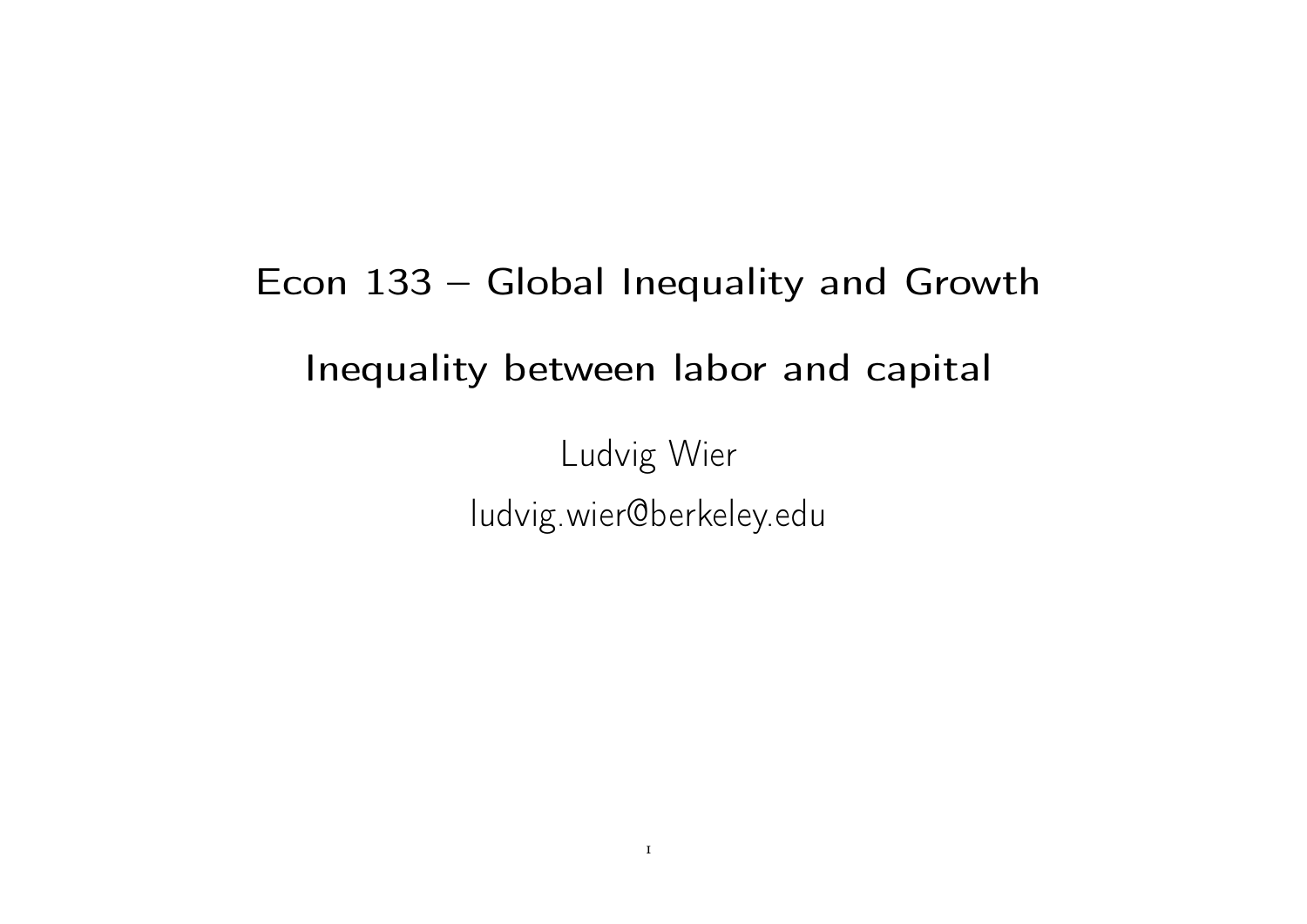# What happens when wealth is accumulated?

- Do capital owners get a larger share of the pie? or...
- Do wage earners get the lions share?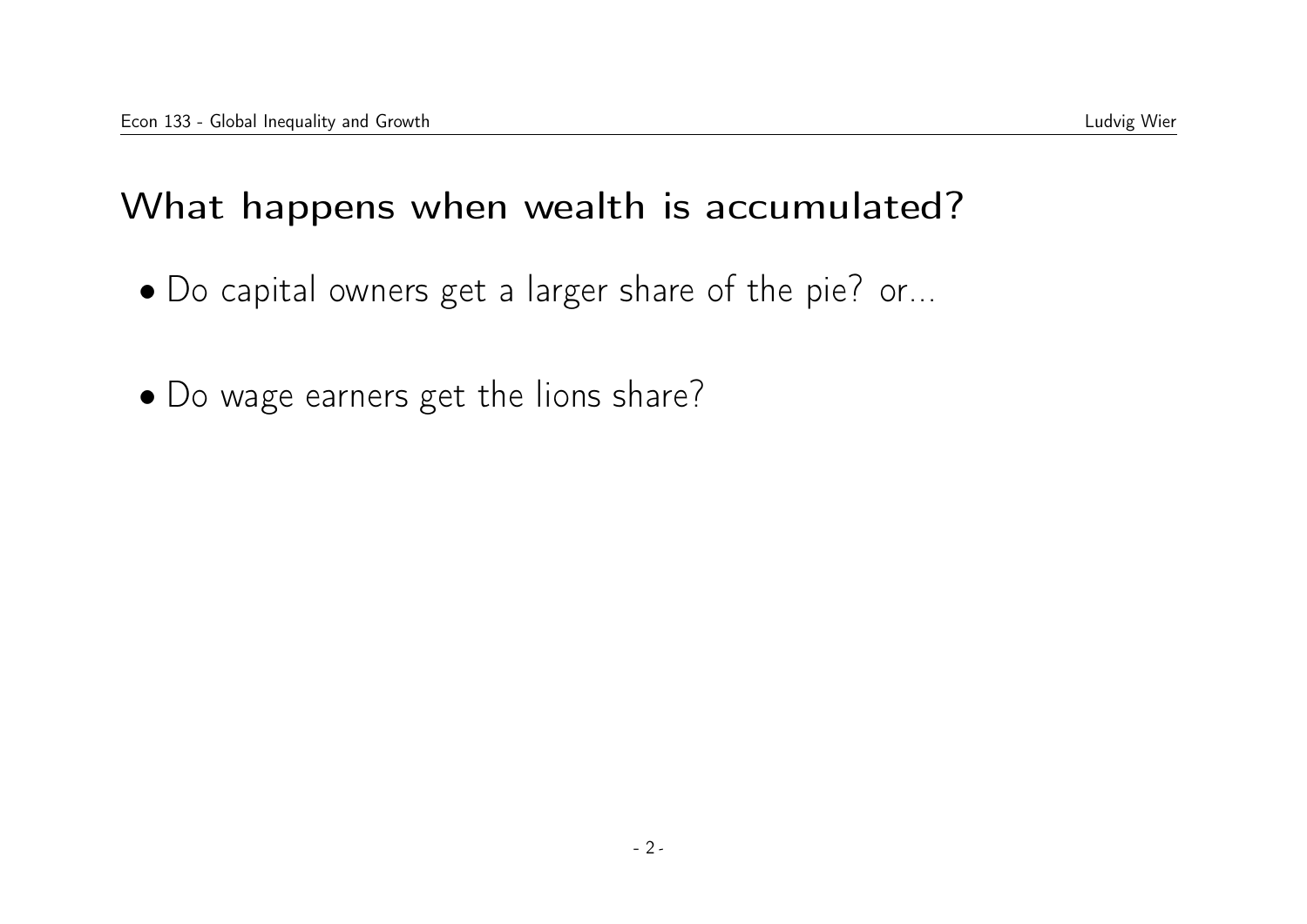Why do we care about the labor/capital share of income... do we?

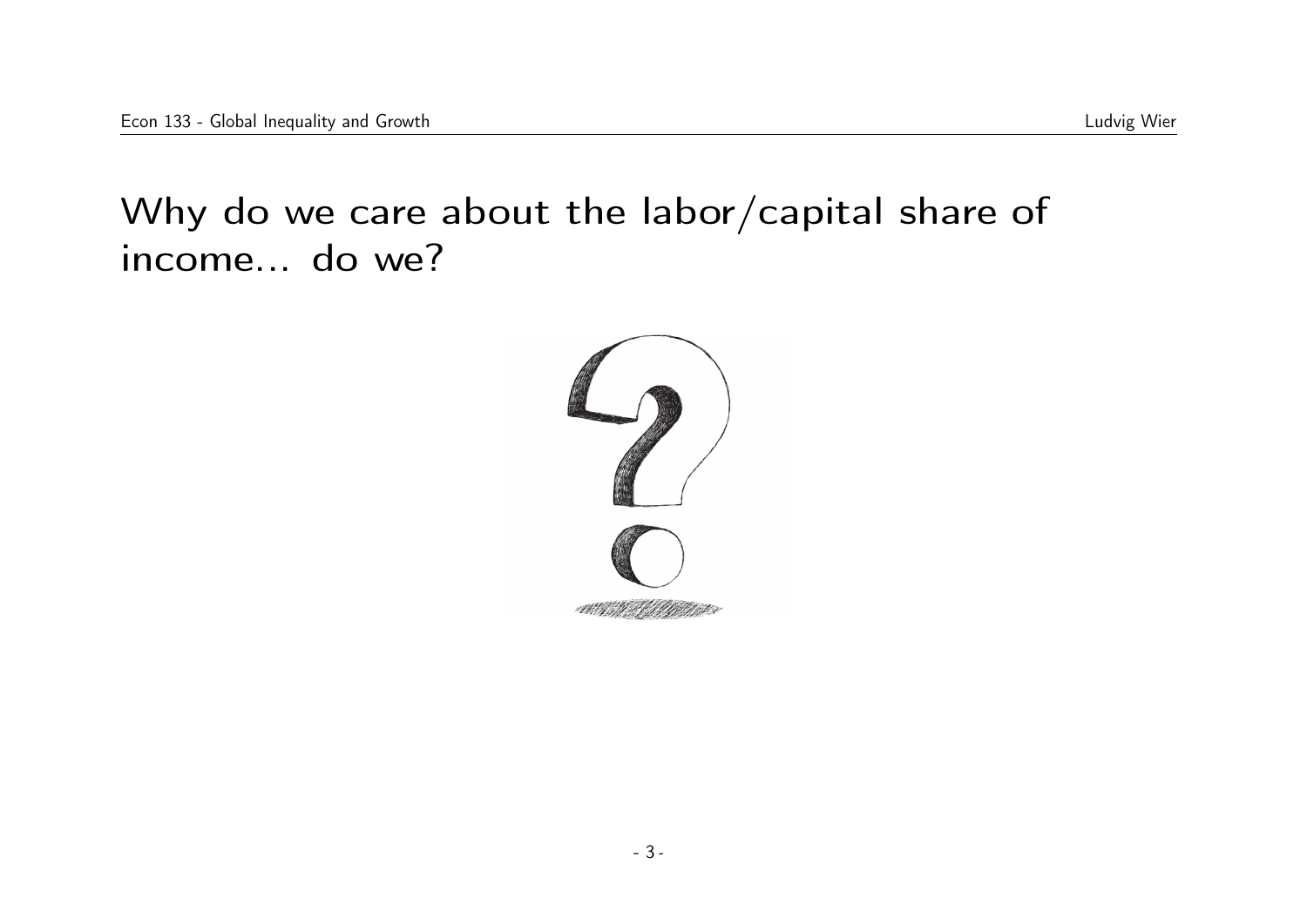In the last lecture we saw that:

- The capital share  $\alpha = r \cdot \beta$
- The long-run wealth-income ratio  $\beta \rightarrow s/g$

#### In this lecture we ask:

- If  $\beta$  rises, does this automatically imply that  $\alpha$  will rise?
- More generally, what are the forces that determine  $\alpha$ ?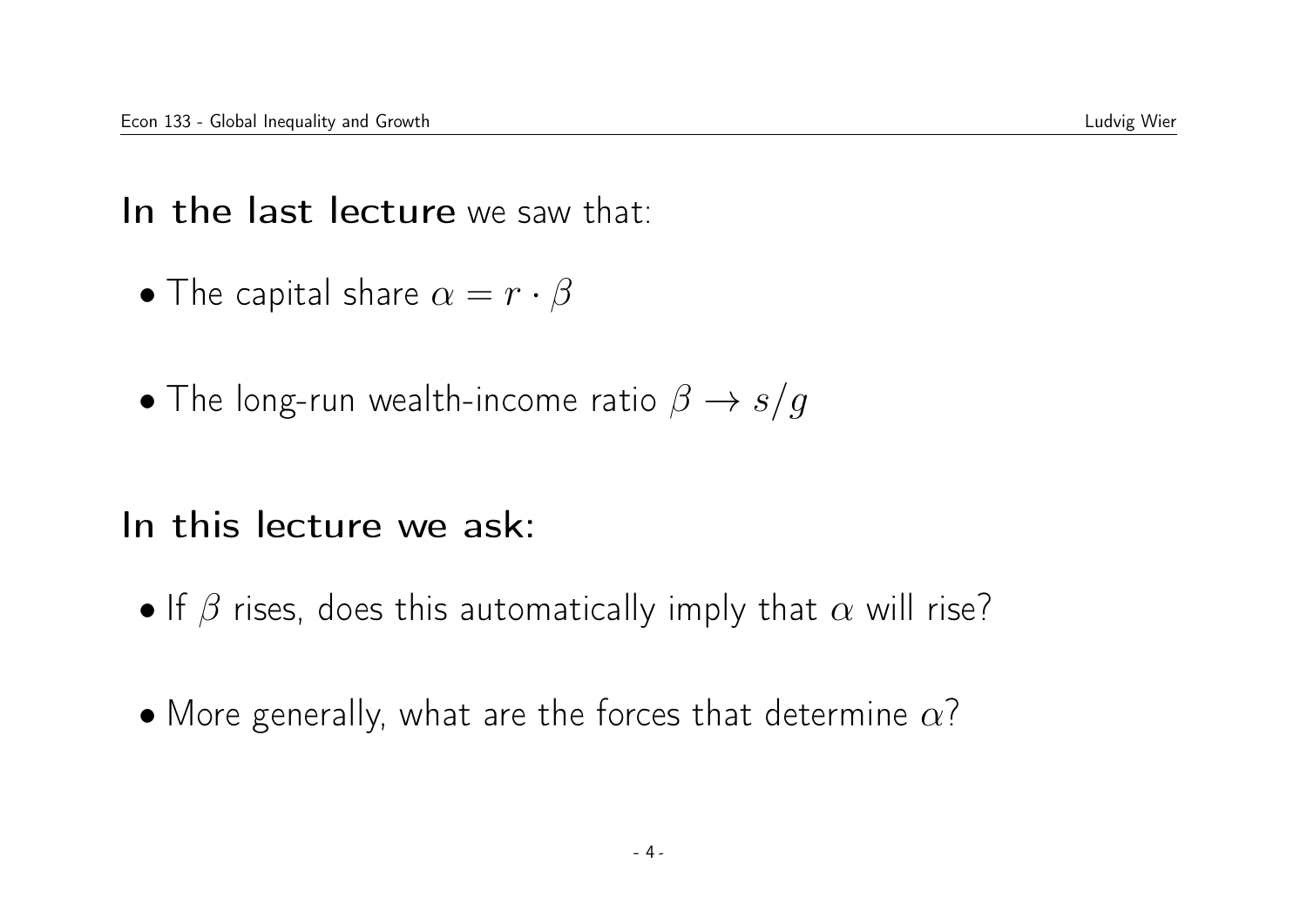#### Roadmap

- 1. Factor shares in a Cobb-Douglas world
- 2. Factor shares with CES production
- 3. The role of institutions and bargaining power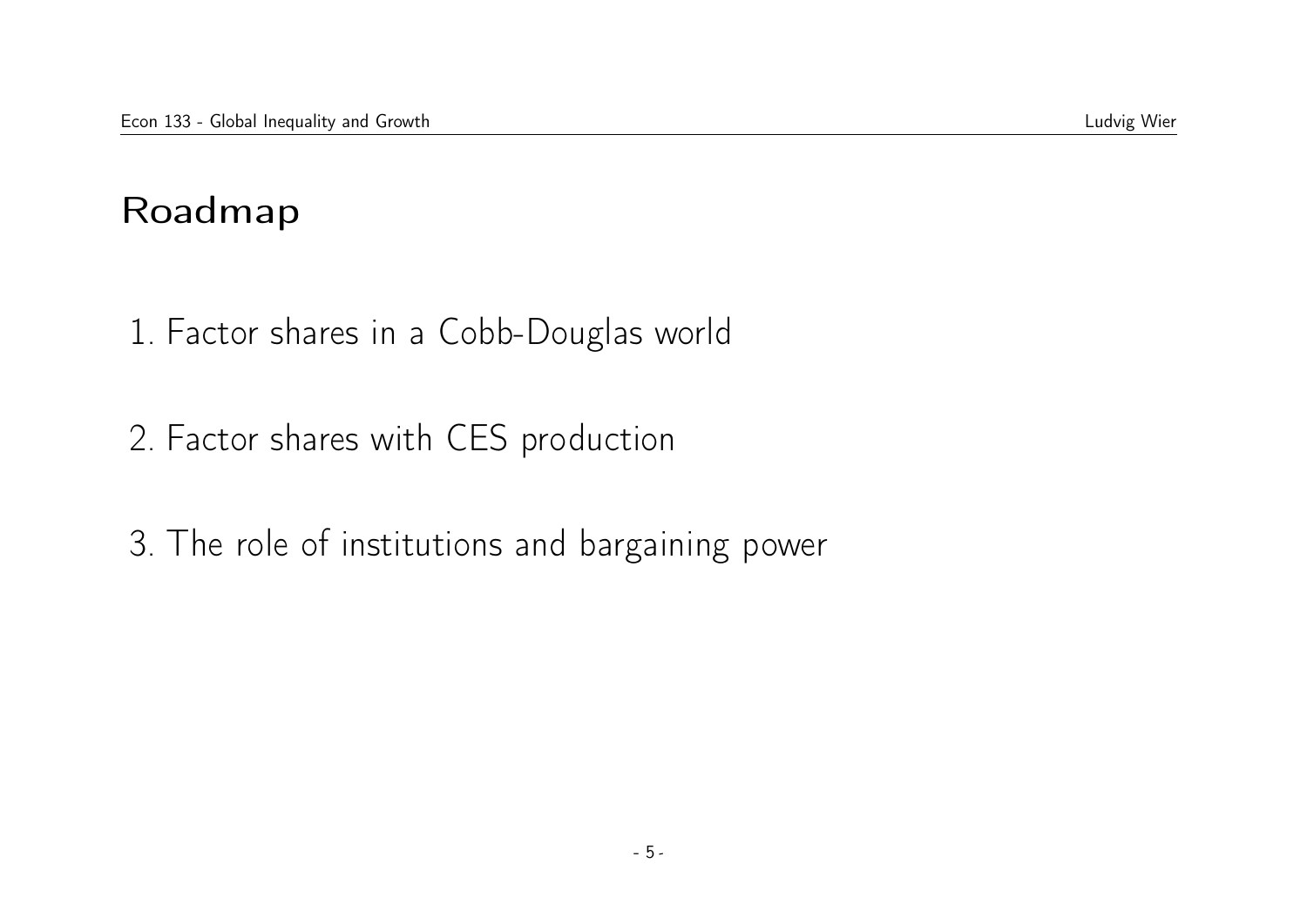# 1 Factor shares in a Cobb-Douglas world

### 1.1 Definition of factor shares

- $\bullet$  Capital income  $=$  all income flows going to capital owners (independently of any labor input)
- $\bullet$  Labor income  $=$  all income flows going to labor earners (independently of any K input)
- Caveat: In practice, frontier between capital and labor can be hard to draw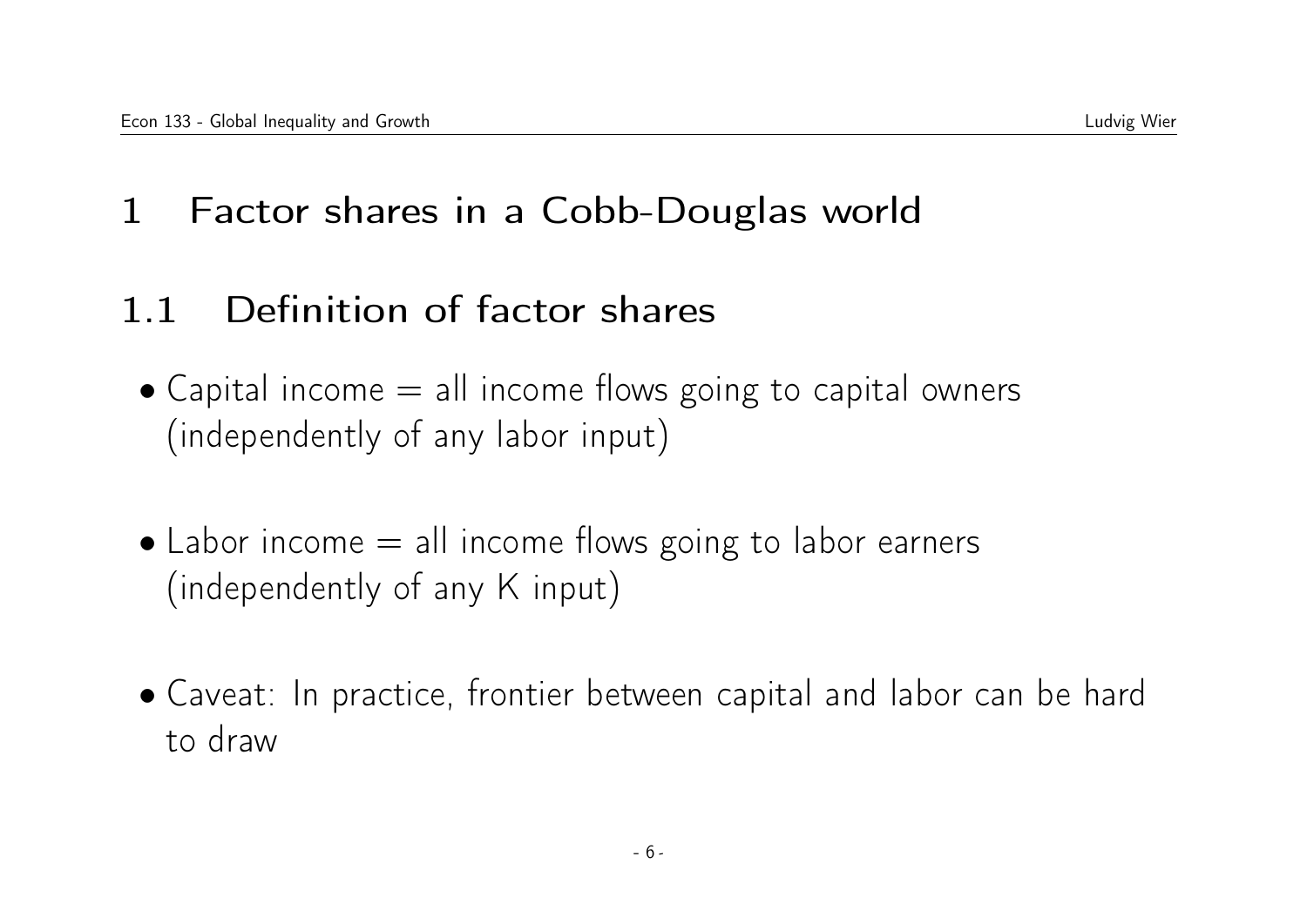# 1.2 The Cobb-Douglas production function

- $\bullet$  Cobb-Douglas production function:  $Y=F(K,L)=K^{\alpha}L^{1-\alpha}$
- With perfect competition, wage rate  $v =$  marginal product of labor, rate of return  $r =$  marginal product of capital:

$$
r = F_K = \alpha K^{\alpha - 1} L^{1 - \alpha} \quad \text{and} \quad v = F_L = (1 - \alpha) K^{\alpha} L^{-\alpha}
$$

• So capital income 
$$
Y_K = rK = \alpha Y
$$
 and labor income  $Y_L = vL = (1 - \alpha)Y$ 

• Capital and labor shares are entirely set by technology and do not depend on quantities of capital and labor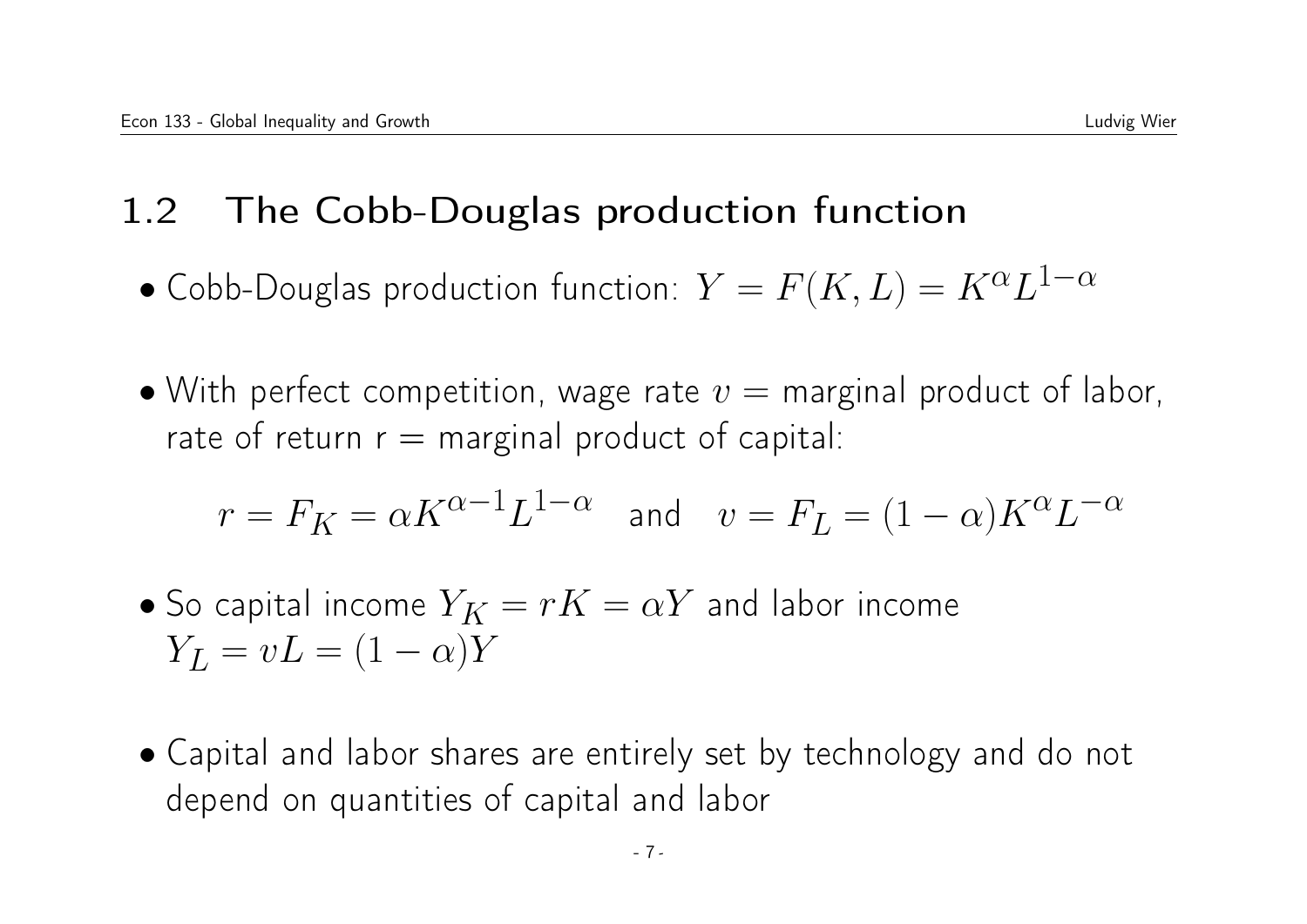### 1.3 Wait a second... how is that possible?

How can the labor and capital share of total income not depend on the relative size of the labor force and amount of capital in a Cobb-Douglas world??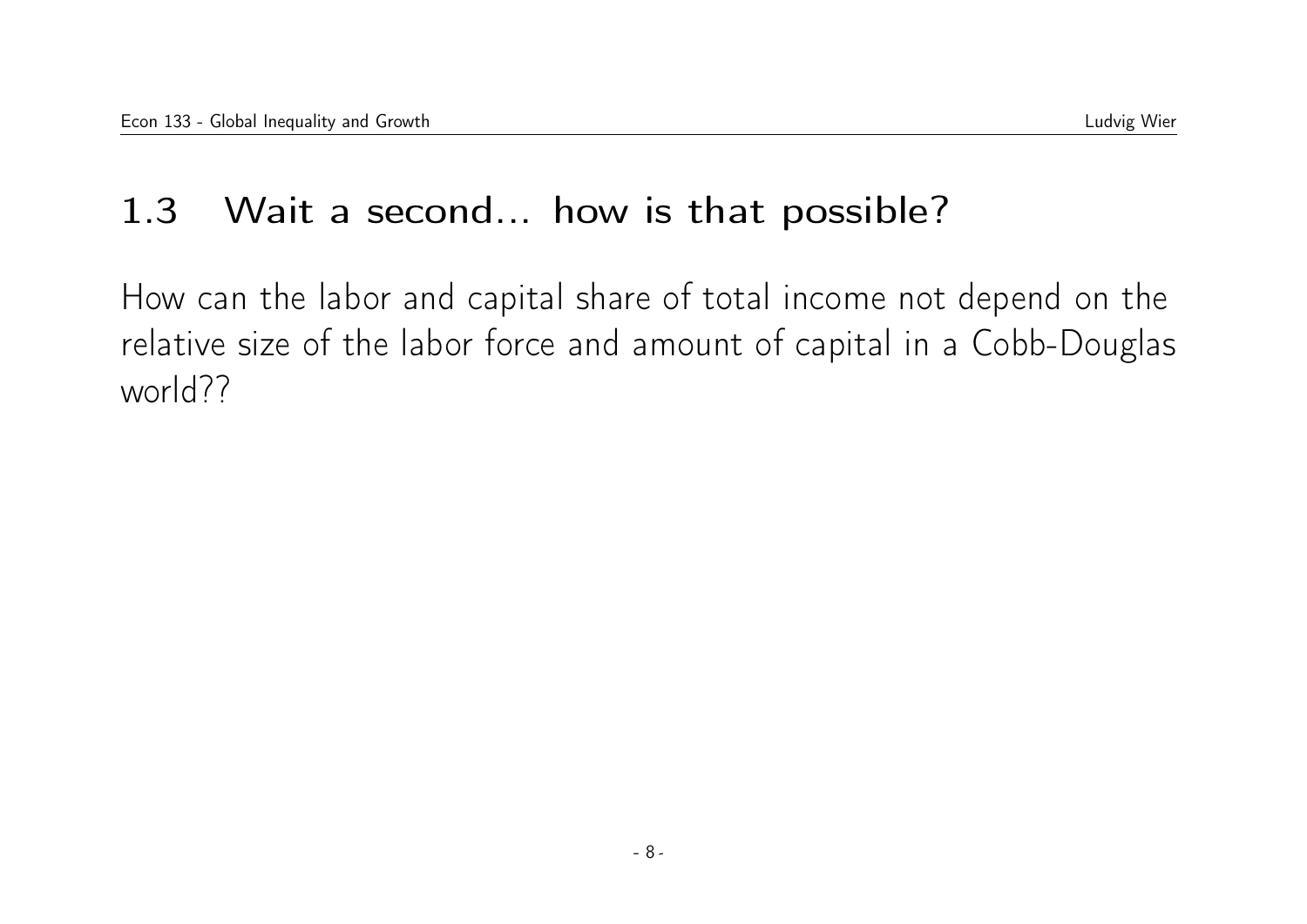# The world is governed by a Cobb-douglass production function and the capital stock increase:

Do capital owners earn more income?

True

False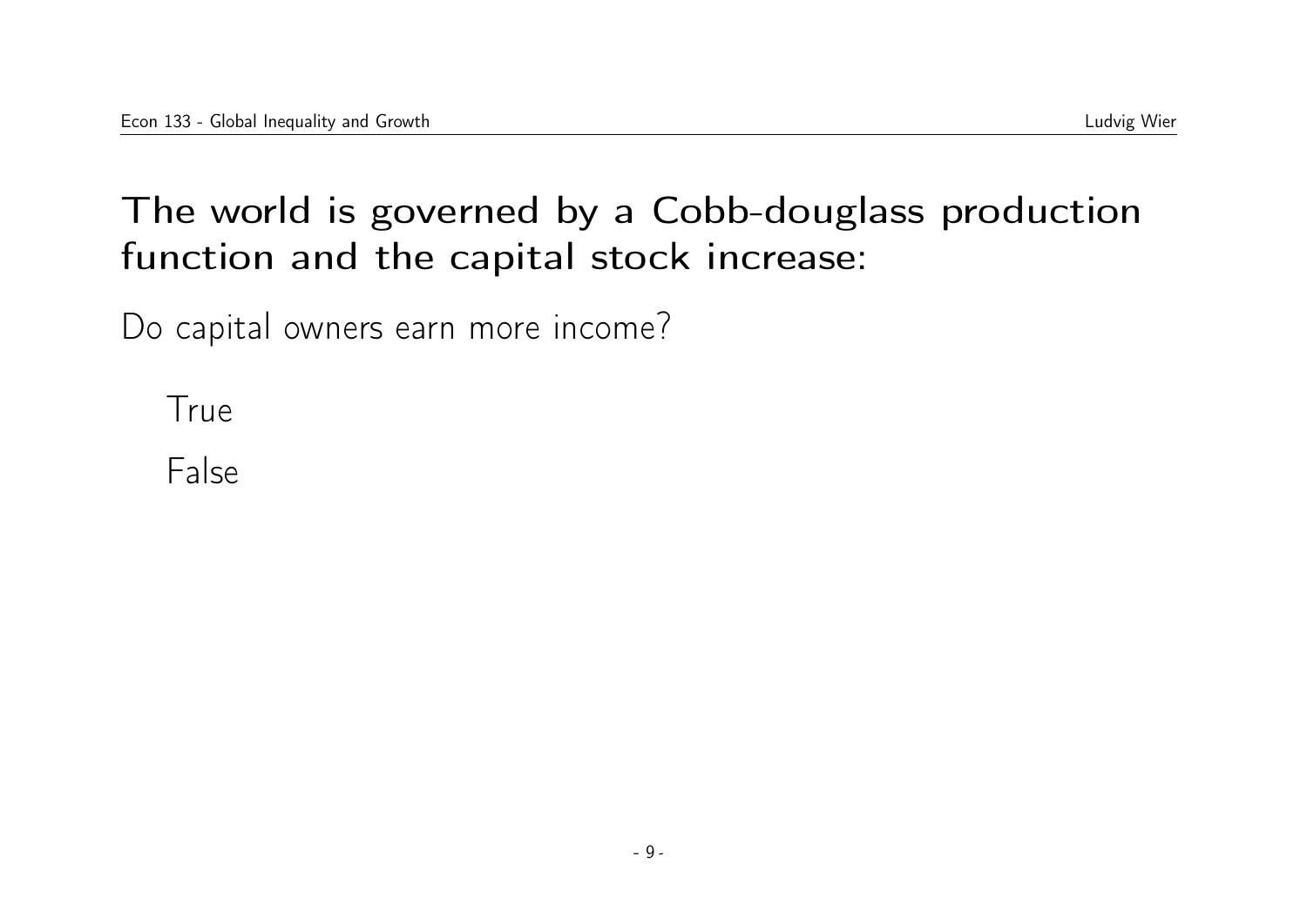# 1.4 The limits of Cobb-Douglas

- Cobb-Douglas production very popular for a long time
- Writing in the 1920s, Keynes saw stable factor shares; became one of Kaldor's (1957) six stylized facts.

Two problems:

- Recent data show increase in capital share at global level. Reference on this: Karabarbounis and Neiman (2014)
- Evidence that  $\alpha$  was higher in the 19th century than today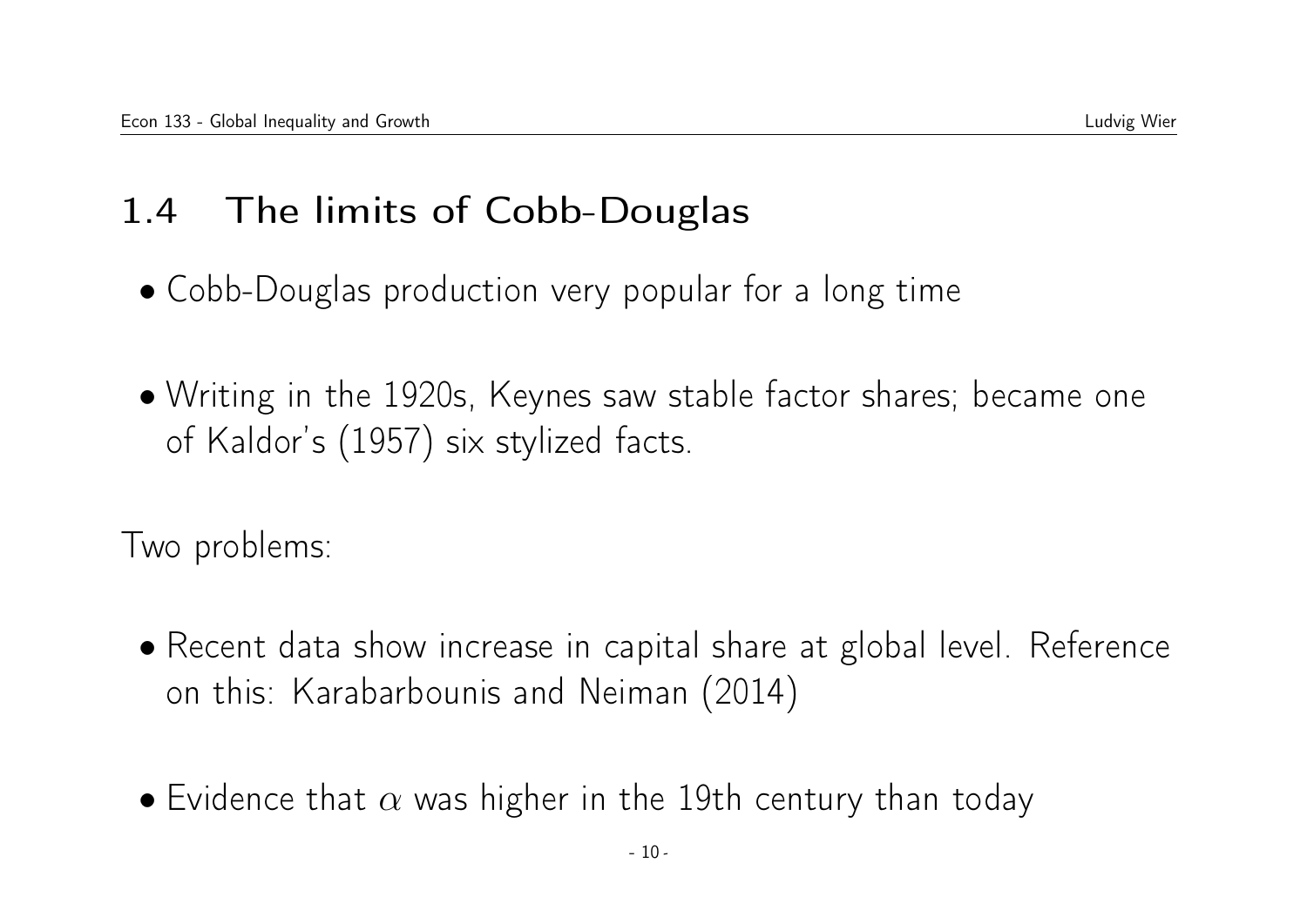

#### **Capital shares in factor-price national income 1975-2010**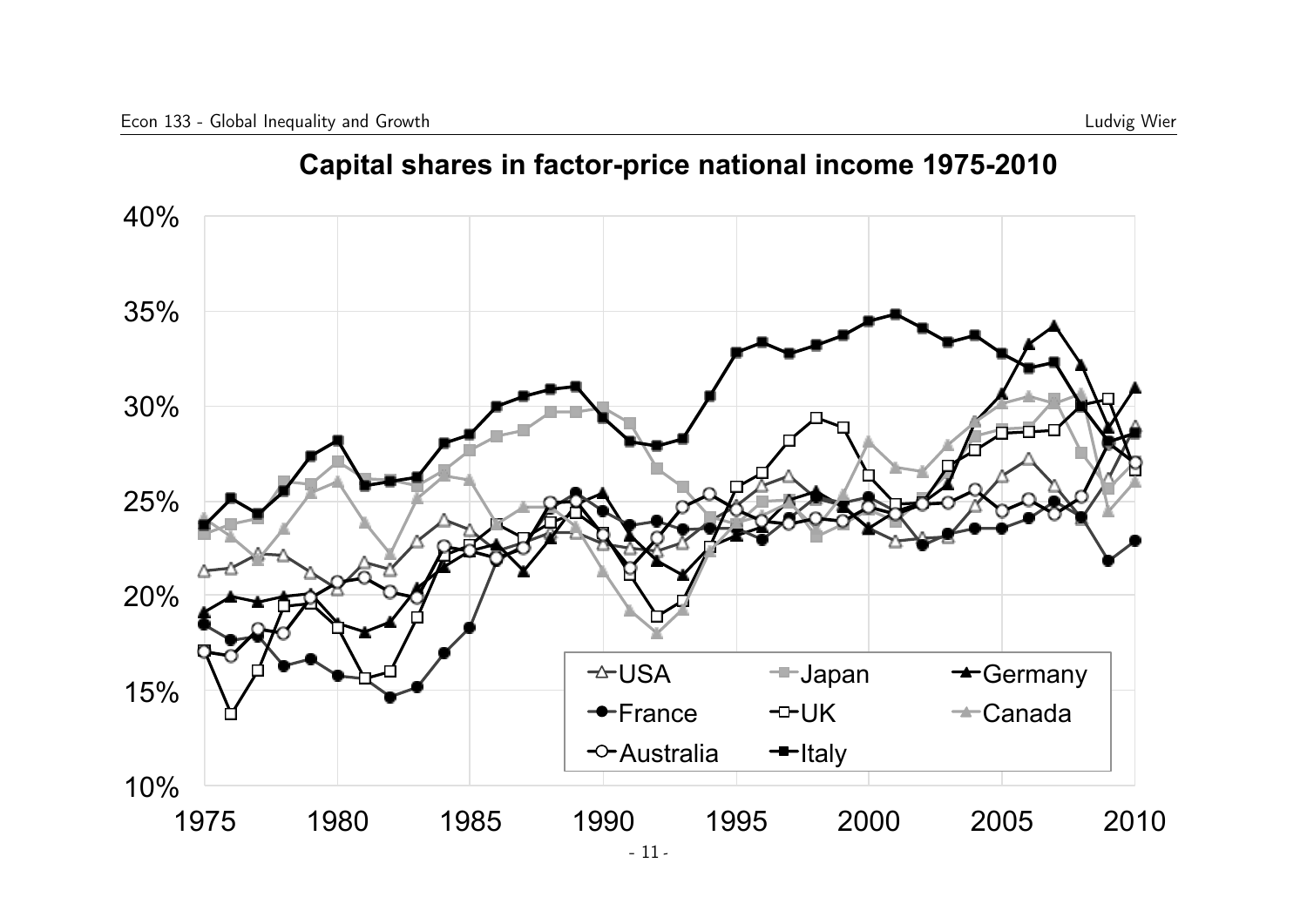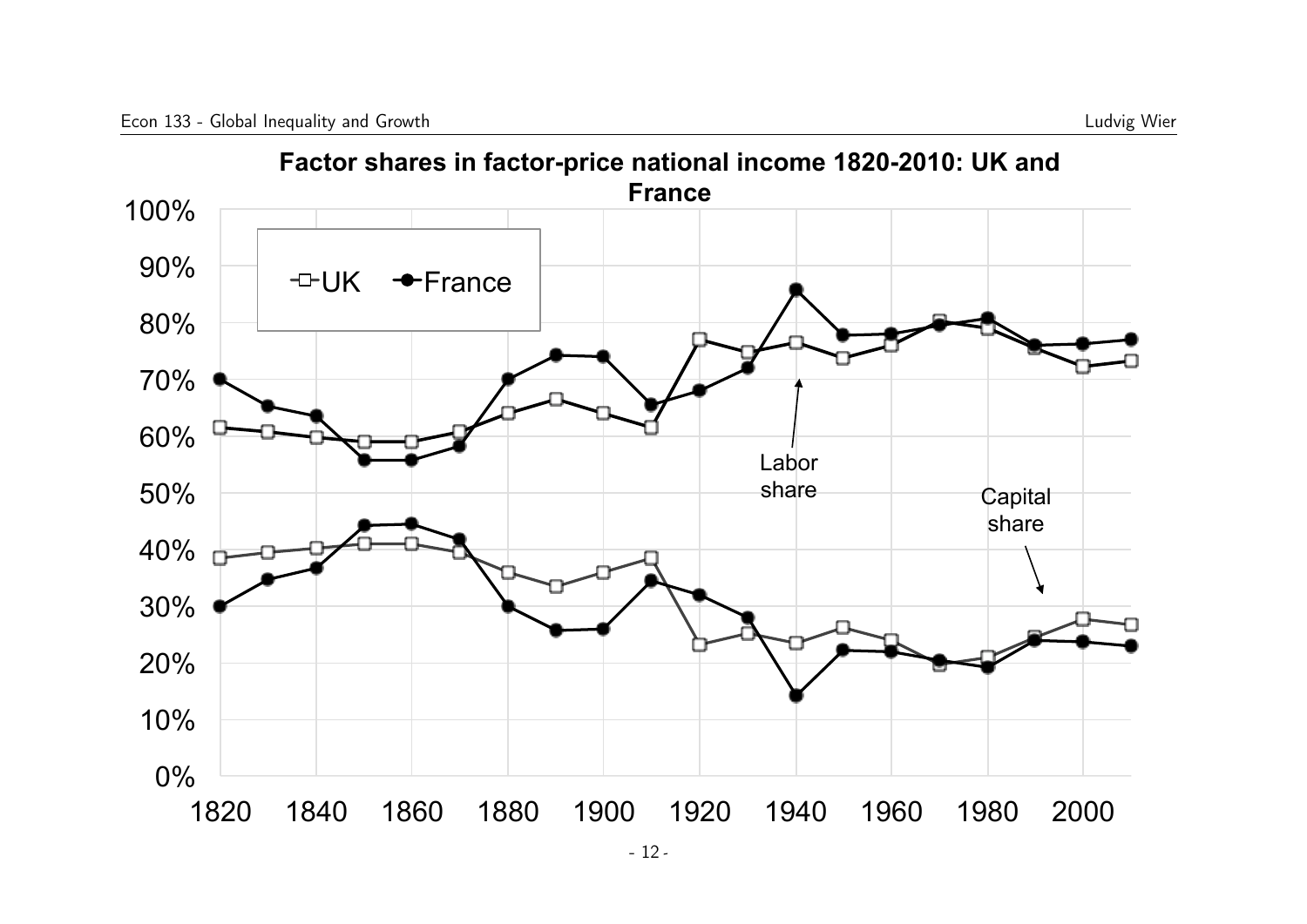# 2 Factor shares with CES production

# 2.1 The elasticity of substitution

• The elasticity of substitution  $\sigma$  captures the response of the capital-labor ratio  $K/L$  to a change in relative factor prices  $v/r$ :

$$
\sigma = -\frac{\text{dlog}(K/L)}{\text{dlog}(F_K/F_L)} = \frac{\text{dlog}(K/L)}{\text{dlog}(v/r)}
$$

• In the Cobb-Douglas case,  $\sigma$  is exactly equal to 1.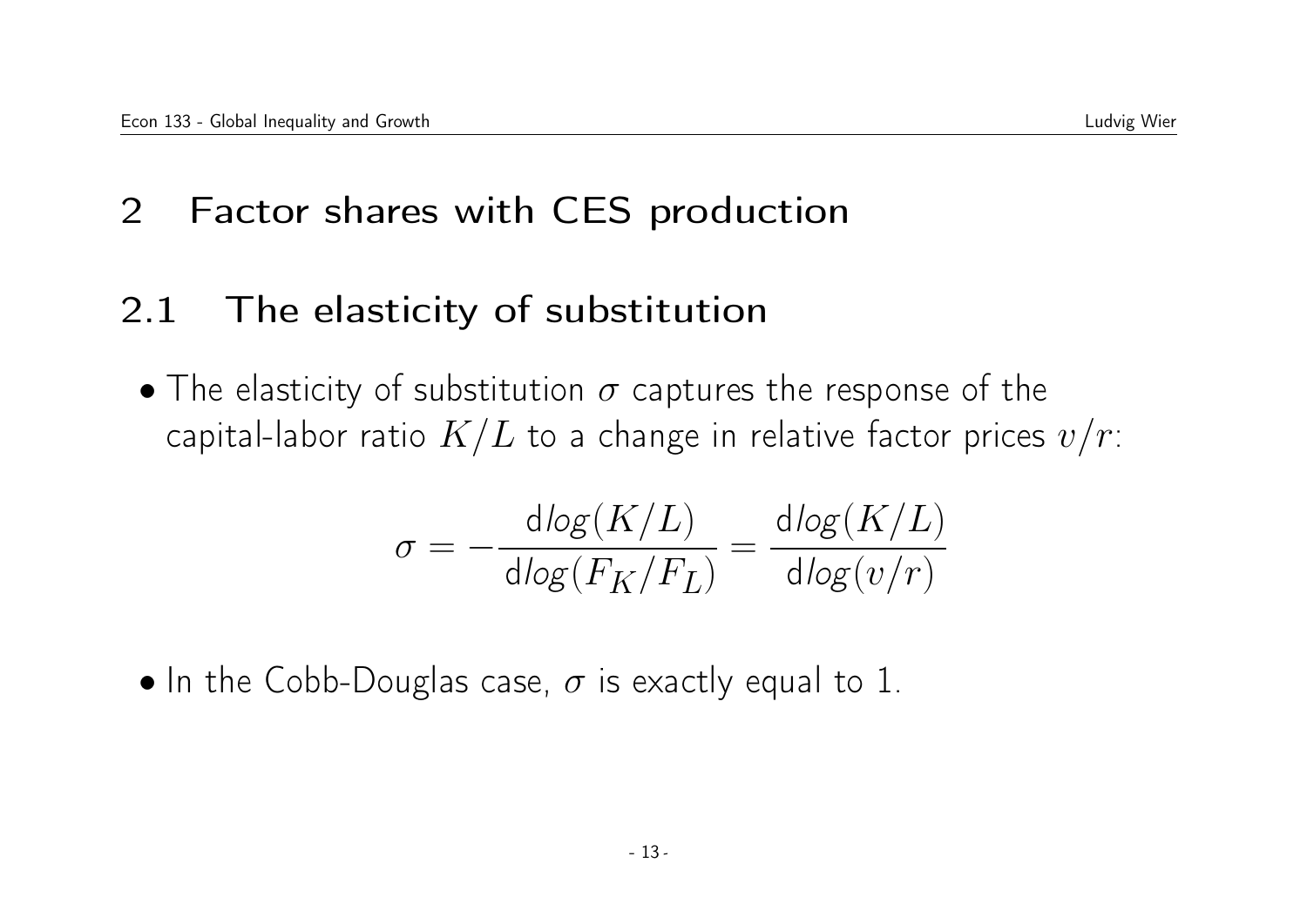- Ex: if  $\sigma = 1$  and wages rises by 1% relative to r, then firms use 1% less labor relative to K, so that labor share in output remains constant
- However, there is no reason why  $\sigma$  should be equal to 1 (Keynes: "a bit of miracle")
- Ex: if  $\sigma = 0.5$  and wages rises by 1% relative to r, then firms use 0.5% less labor relative to K, so that labor share in output *increase*
- Ex: if  $\sigma = 1.5$  and wages rises by 1% relative to r, then firms use 1.5% less labor relative to K, so that labor share decrease *increase*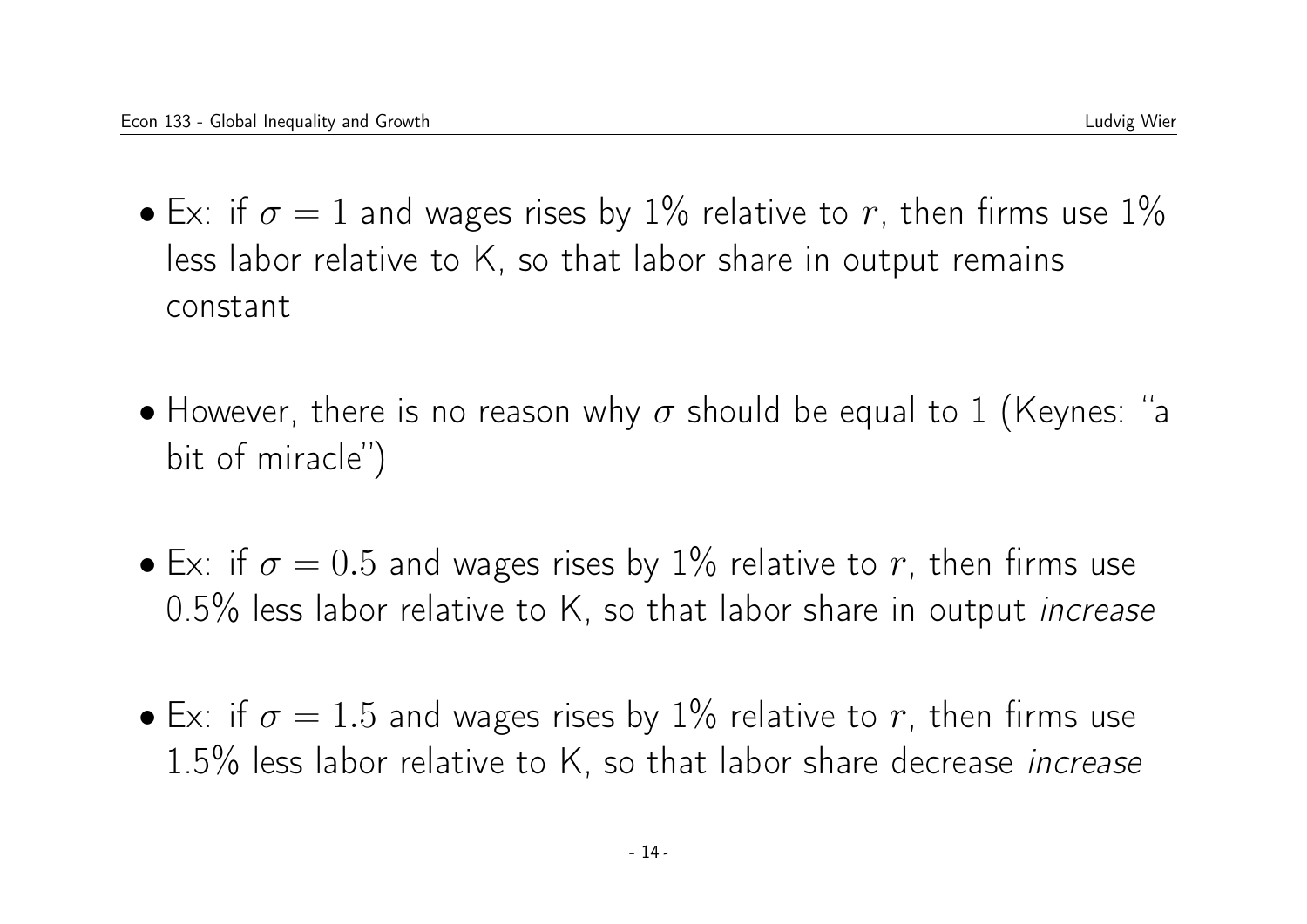# 2.2 The CES production function

- In the CES production function, the elasticity of substitution can take any value
- With CES production, factor shares are not necessarily constant  $\rightarrow$ useful to think about real world
- A CES production function is given by:

$$
F(K,L)=(a\cdot K^{\frac{\sigma-1}{\sigma}}+(1-a)\cdot L^{\frac{\sigma-1}{\sigma}})^{\frac{\sigma}{\sigma-1}}
$$

 $\bullet \sigma =$  constant elasticity of substitution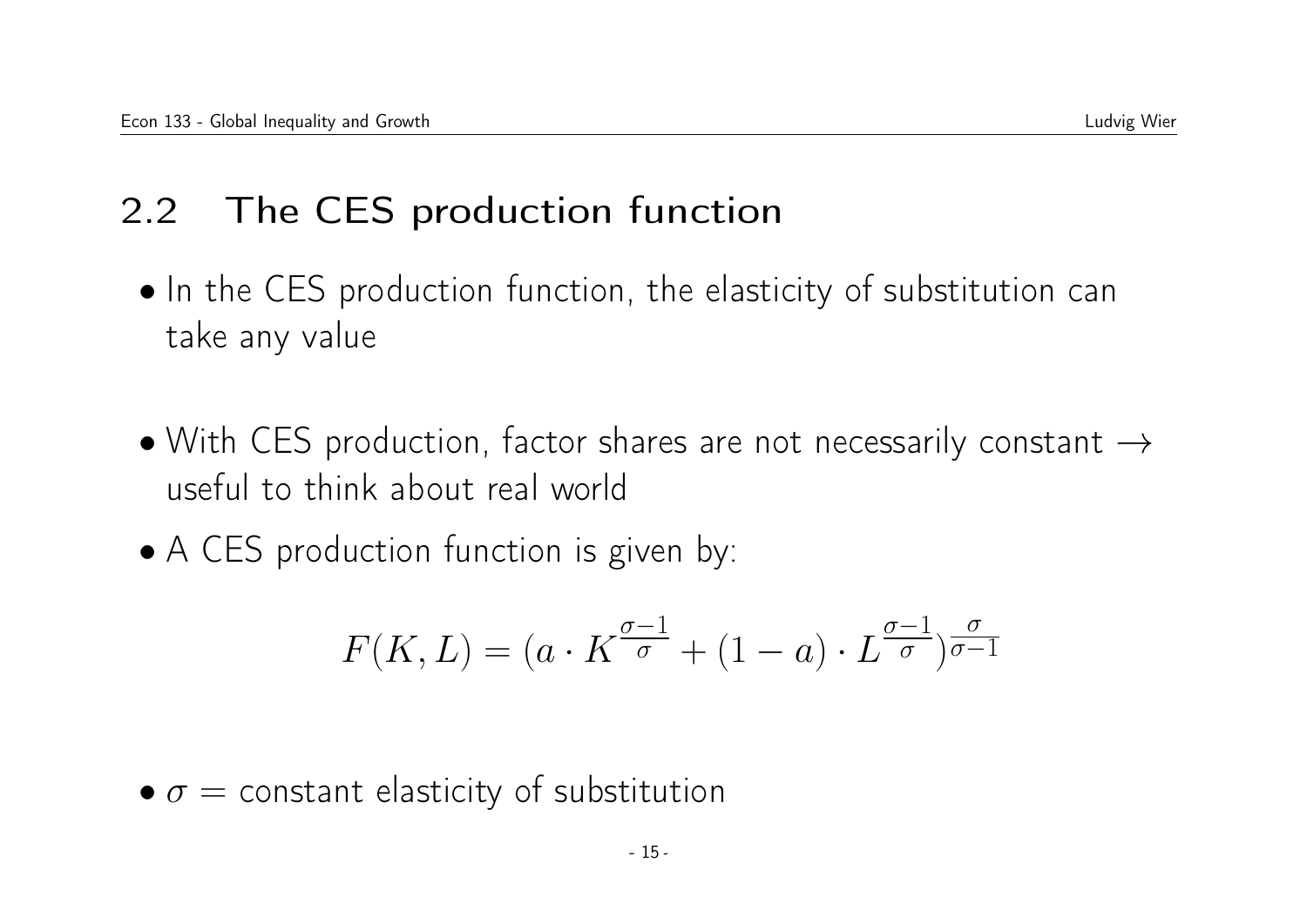- As  $\sigma \to \infty$ , the production function becomes linear:  $Y = rK + vL$ . Robot economy  $\rightarrow$  i.e. the return to capital is independent of the quantity of capital
- As  $\sigma \to 0$ , the production function becomes putty-clay, i.e.  $F(K, L) = min(rK, vL)$ : no substitution possibility, one needs exactly one machine per worker; otherwise the return to K falls to 0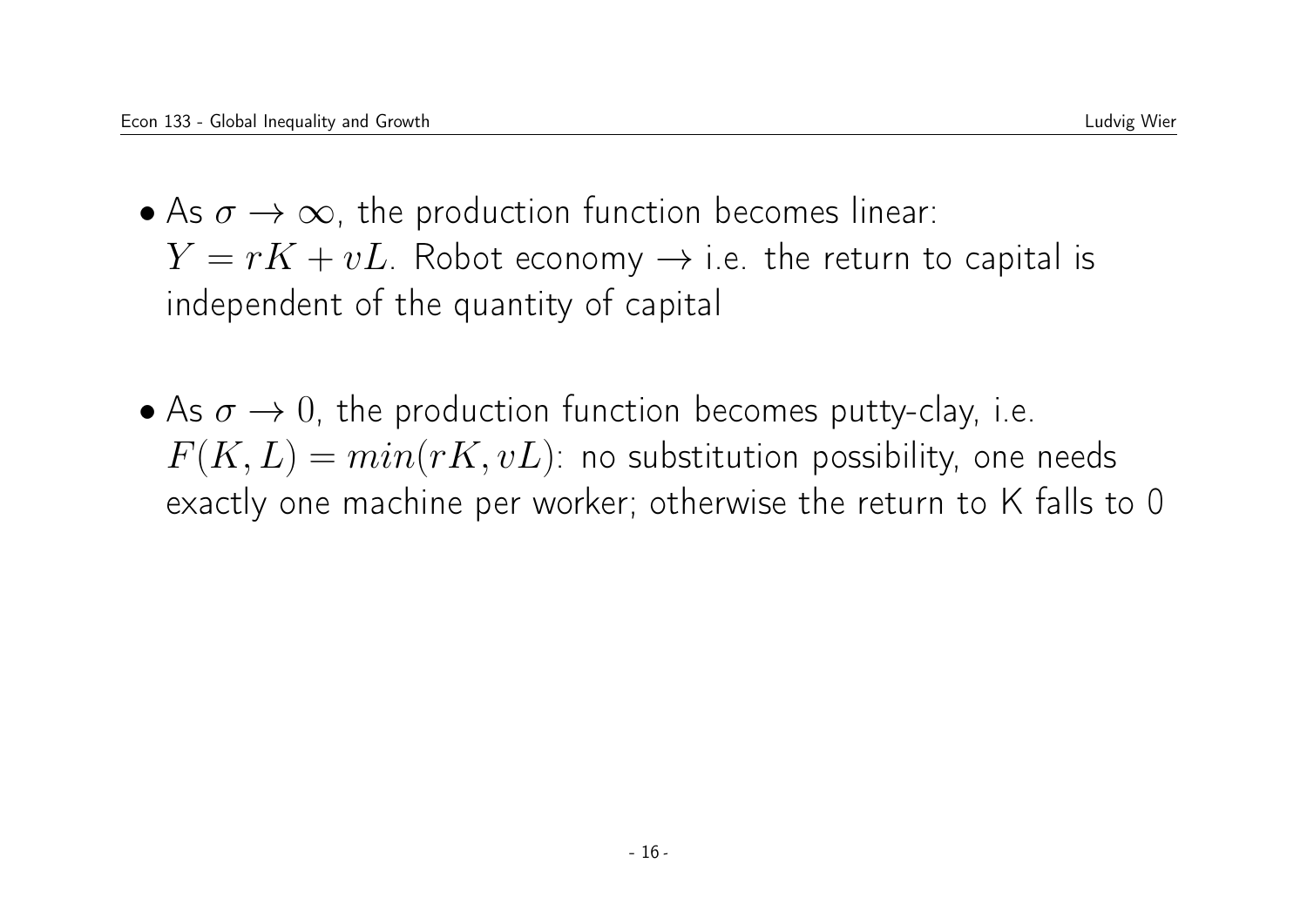# 2.3 Let us simplify this:

- If machines can easily replace humans in production  $(\sigma >> 1) \Longrightarrow$ capital accumulation implies that capital owners can obtain the bulk of national income
- If machines are only valuable with high dependence on humans in production  $(\sigma \to 0) \implies$  capital accumulation implies that laborers can obtain the bulk of national income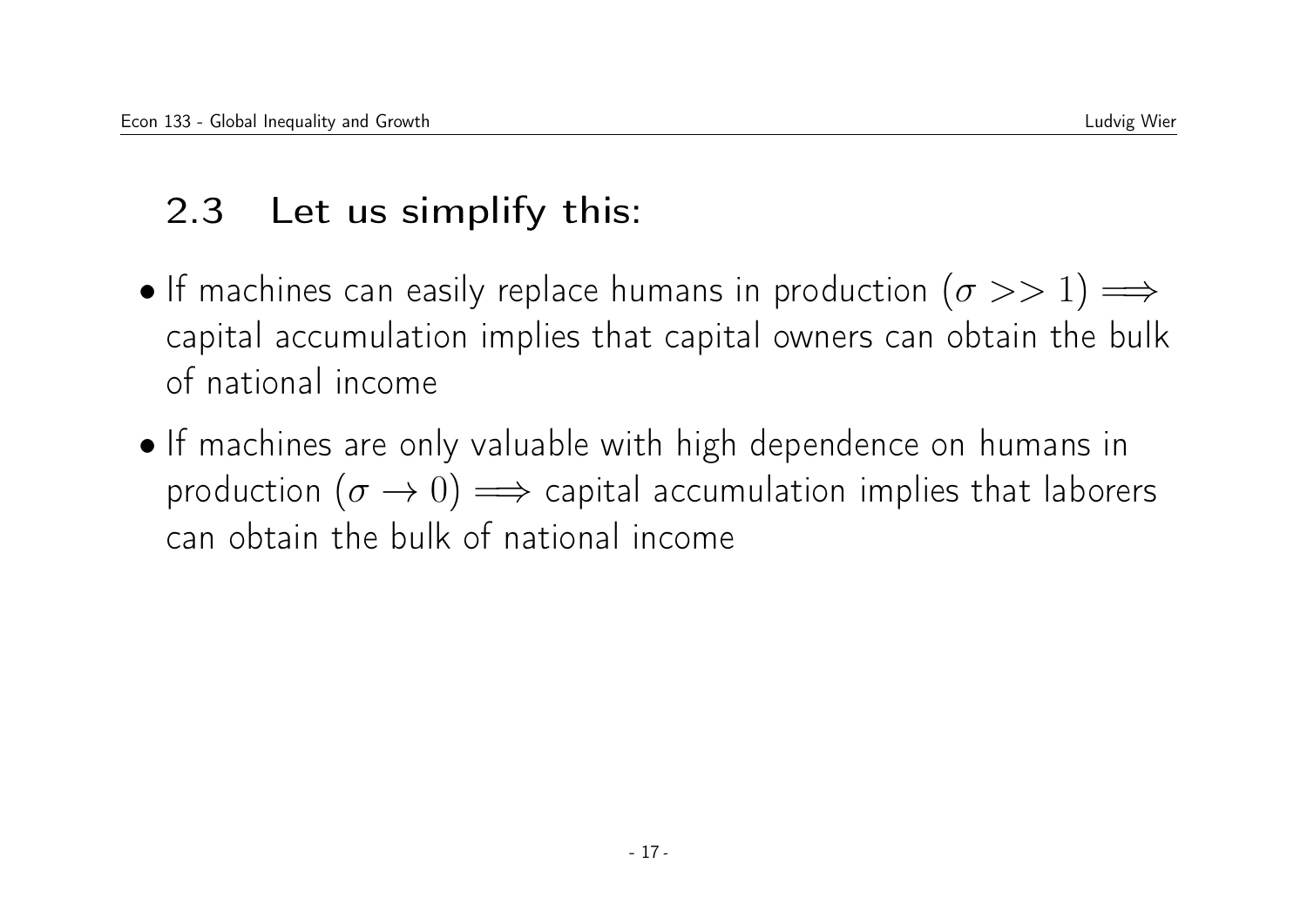### 2.4 Factor shares in a CES world

- The CES function helps think about the rise of the capital share
- Theorem:  $\alpha$  is a rising function of  $\beta$  iff  $\sigma > 1$
- Remember the accounting identity:  $\alpha = r \cdot \beta$
- $\sigma$  links the capital/income ratio  $\beta$  and the capital share  $\alpha$ : it determines how much the rate of return r falls when  $\beta$  rises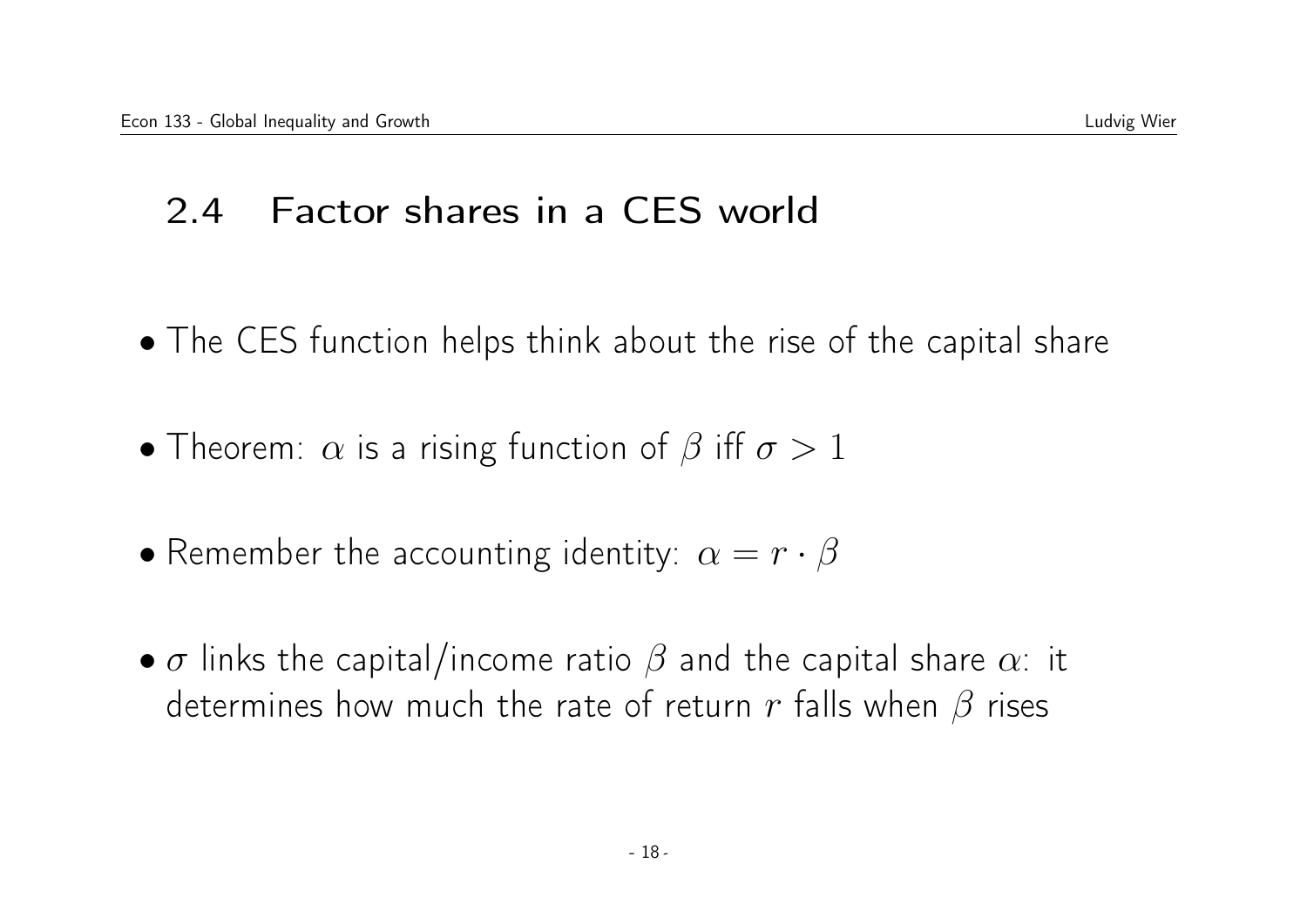

#### **Private wealth / national income ratios 1970-2010**

Source: Piketty and Zucman (2014). Authors' computations using country national accounts. Private wealth = non-financial assets + financial assets - financial liabilities (household & non-profit sectors)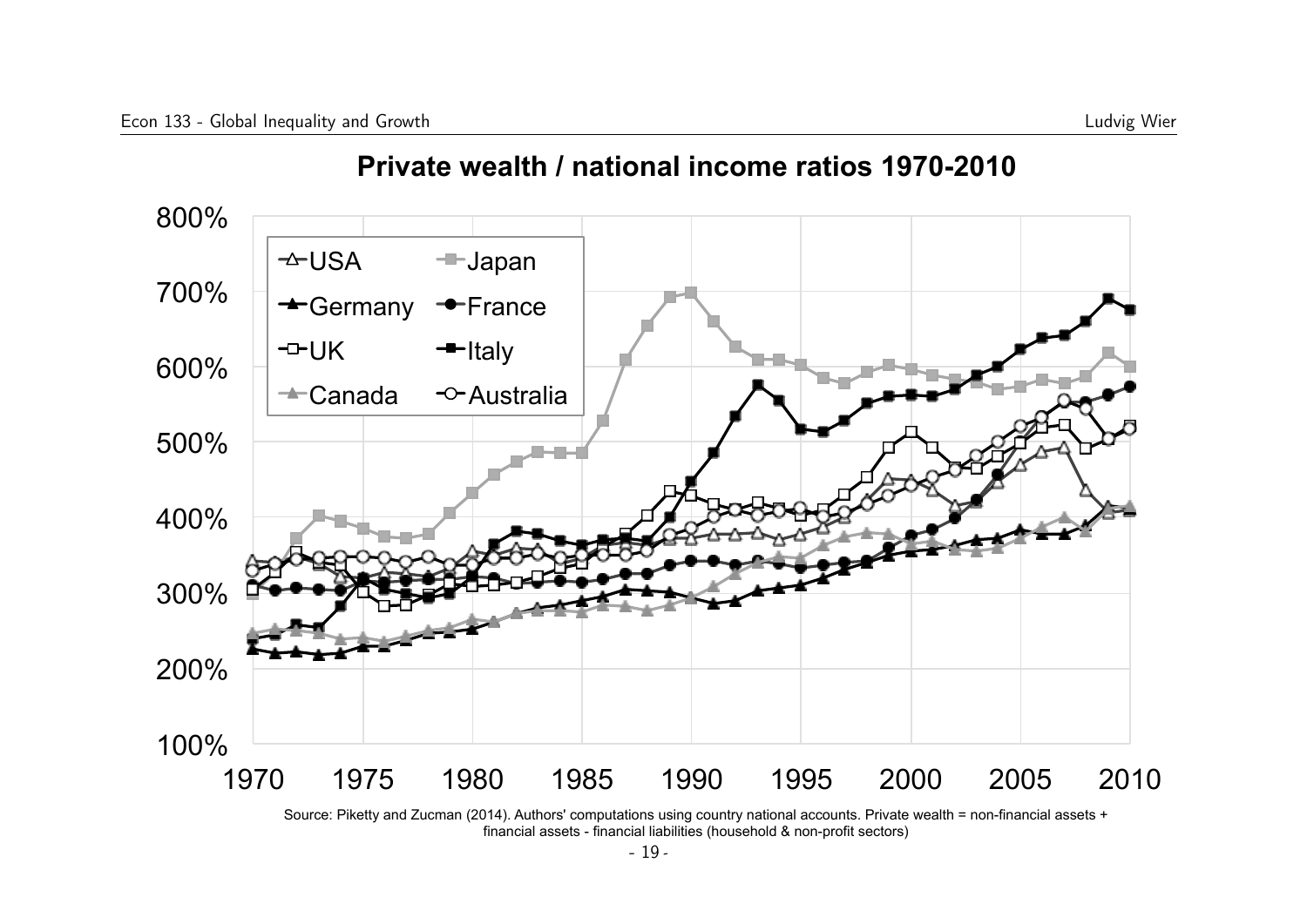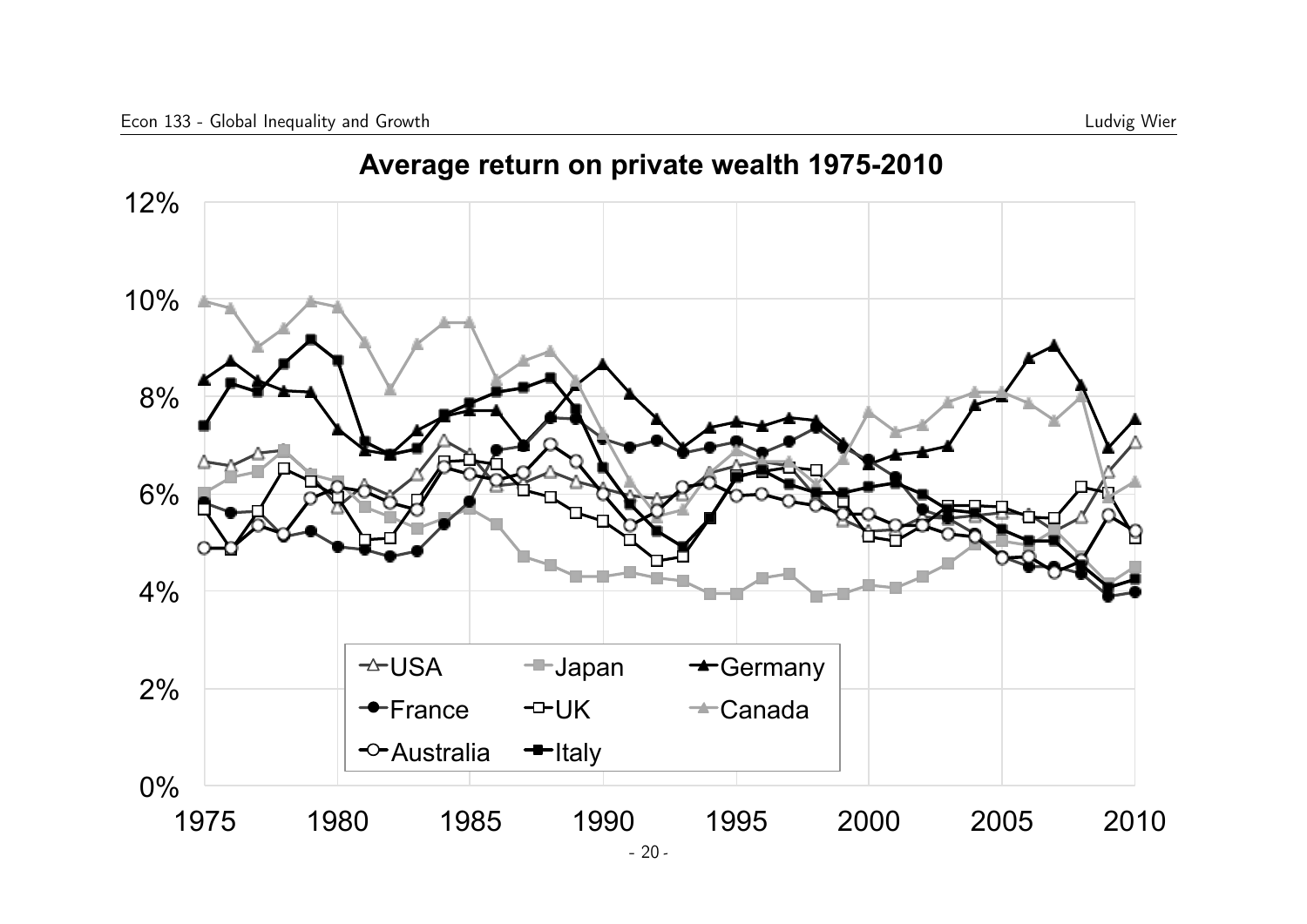

#### **Capital shares in factor-price national income 1975-2010**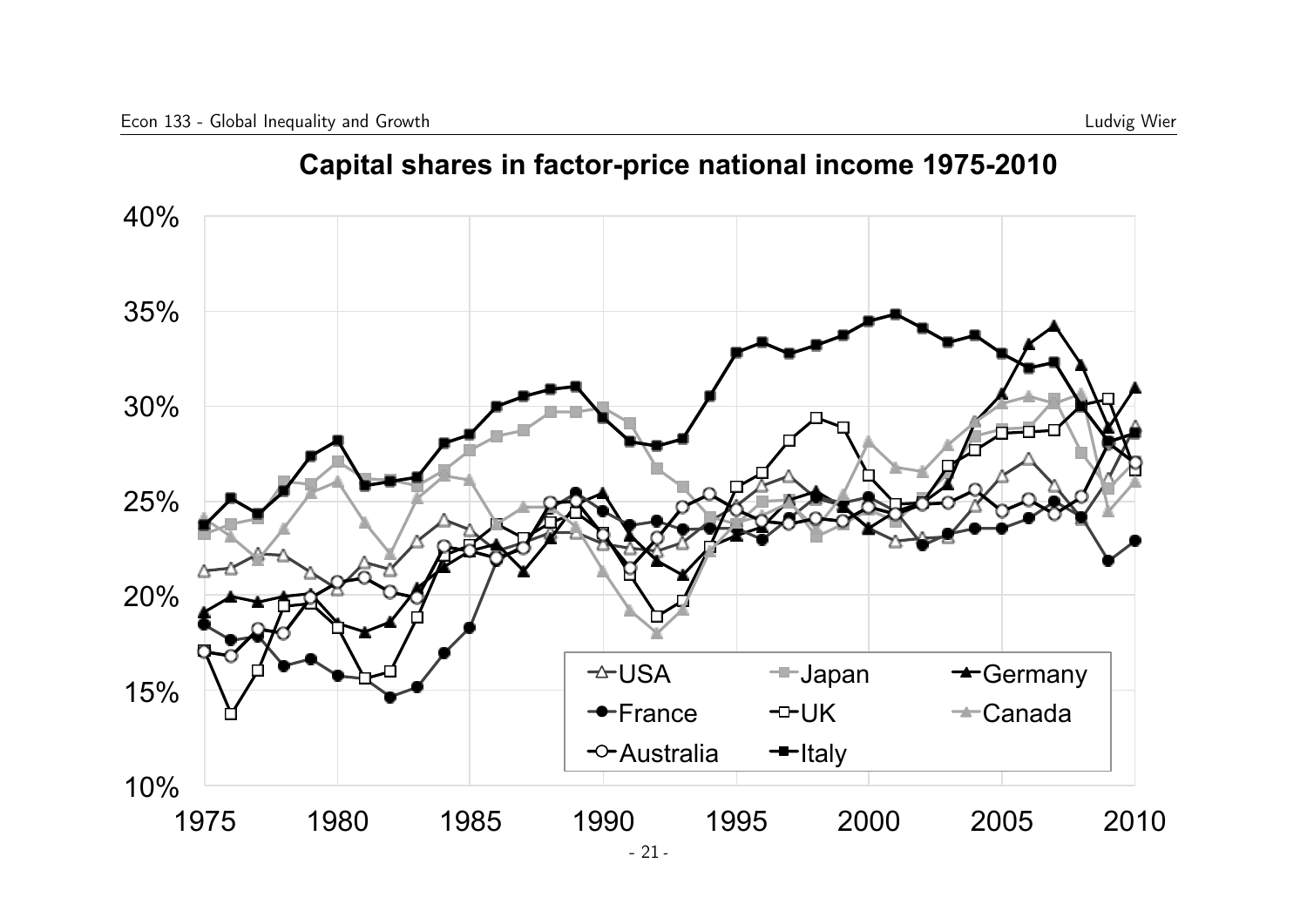- $\bullet$   $\sigma$  doesn't have to be much  $> 1$  to account for observed trends
- If  $\sigma = 1.5$ , capital share rises from  $\alpha = 28\%$  to  $\alpha = 36\%$  when  $\beta$ rises from 250% to 500%
- In case  $\beta$  reaches 800%,  $\alpha$  would reach 42%
- In case  $\sigma = 1.8$ ,  $\alpha$  would be as large as 53%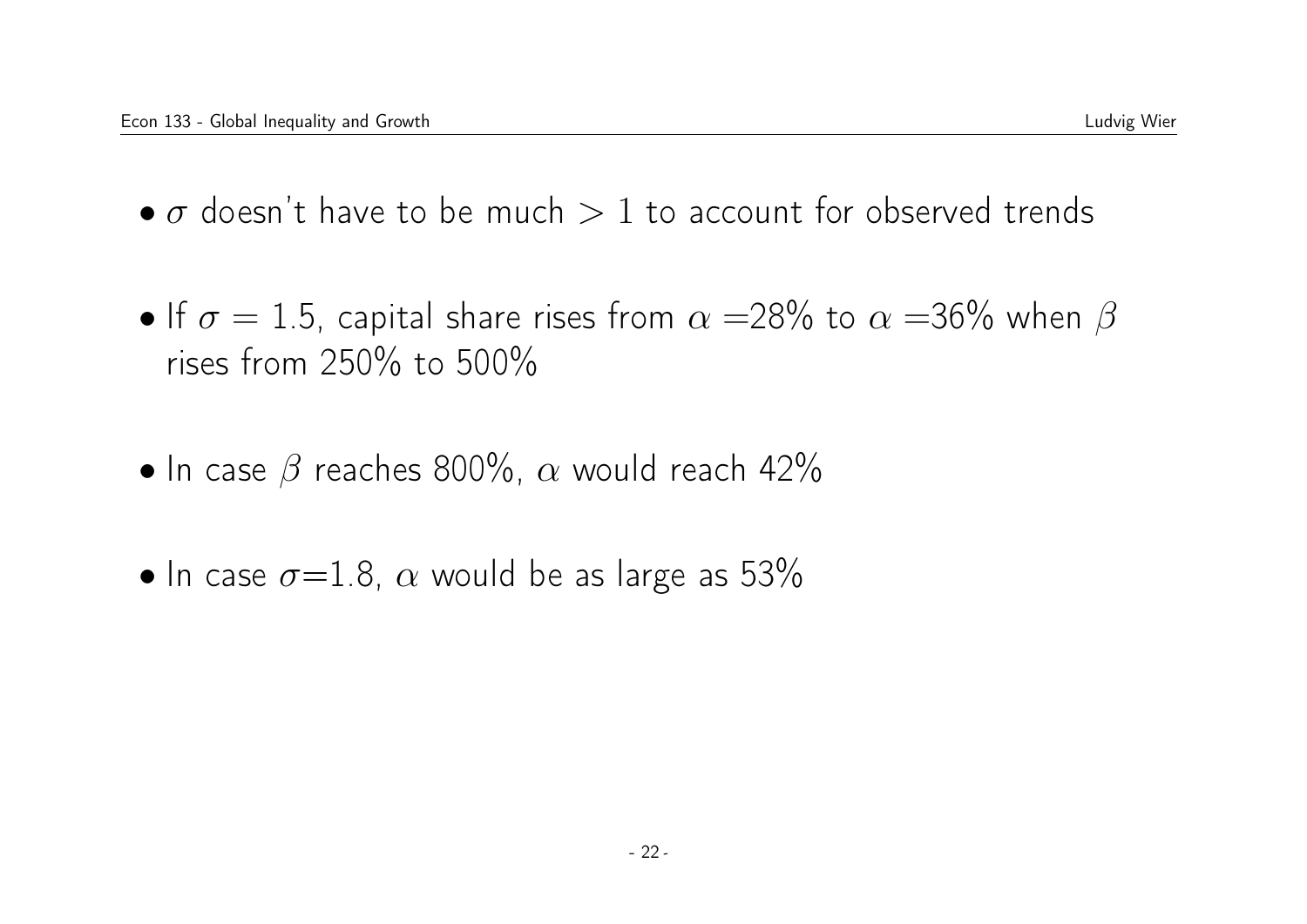# 2.5 What do we know about  $\sigma$ ?

- Micro literature usually finds  $\sigma < 1$
- A recent macro literature finds  $\sigma > 1$ . Example: Karabarbounis and Neiman (2014)
- Possible that  $\sigma$  has increased over time: change in the nature of wealth, globalization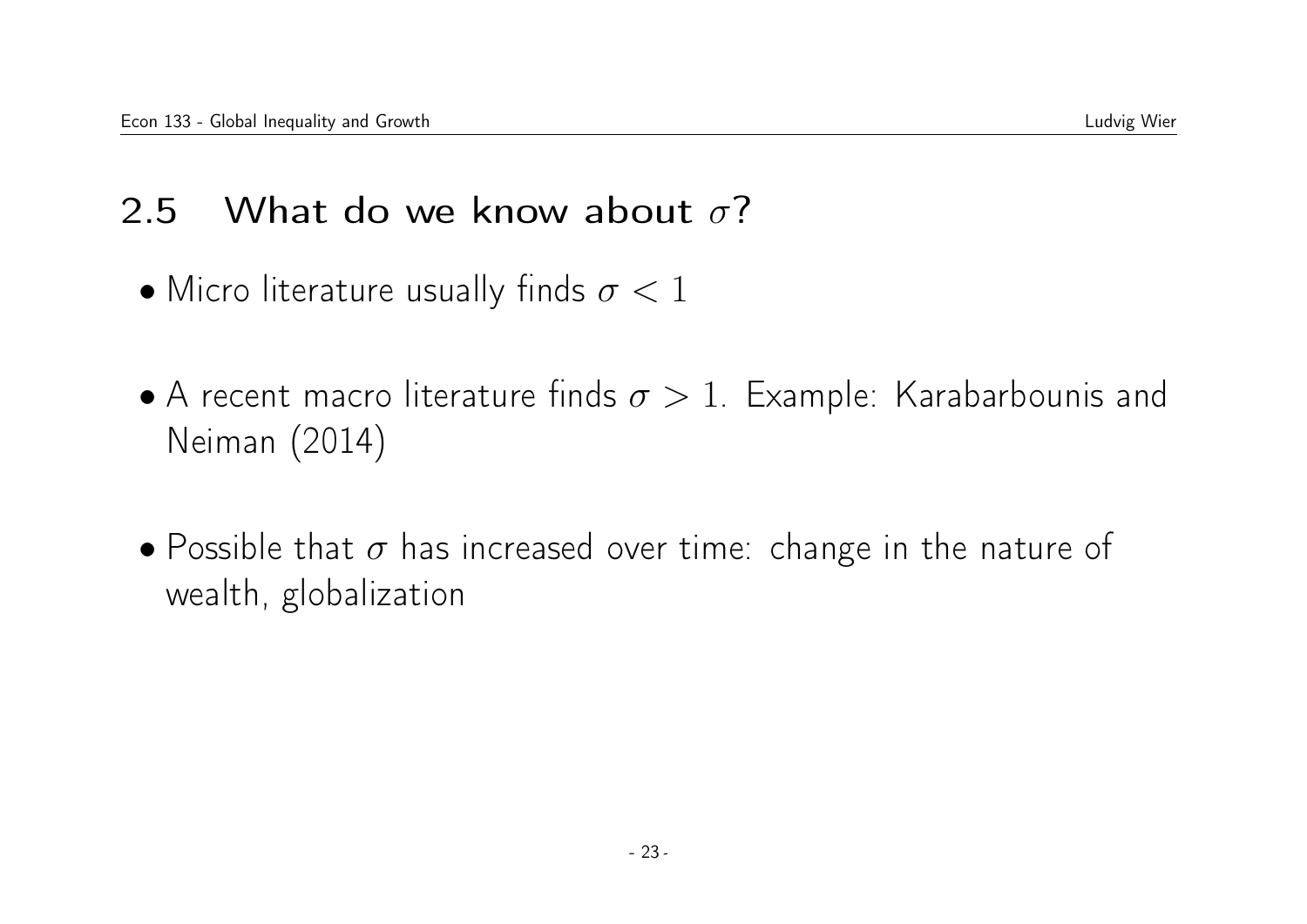If the elasticity of substitution between labor and capital is  $> 1$ :

 $A$  — The capital share of income tends to 100% in the long run

 $B$  — The capital share of income rises when the capital/income ratio rises

C — The capital share of income is constant

 $D$  — The capital share of income is entirely determined by technology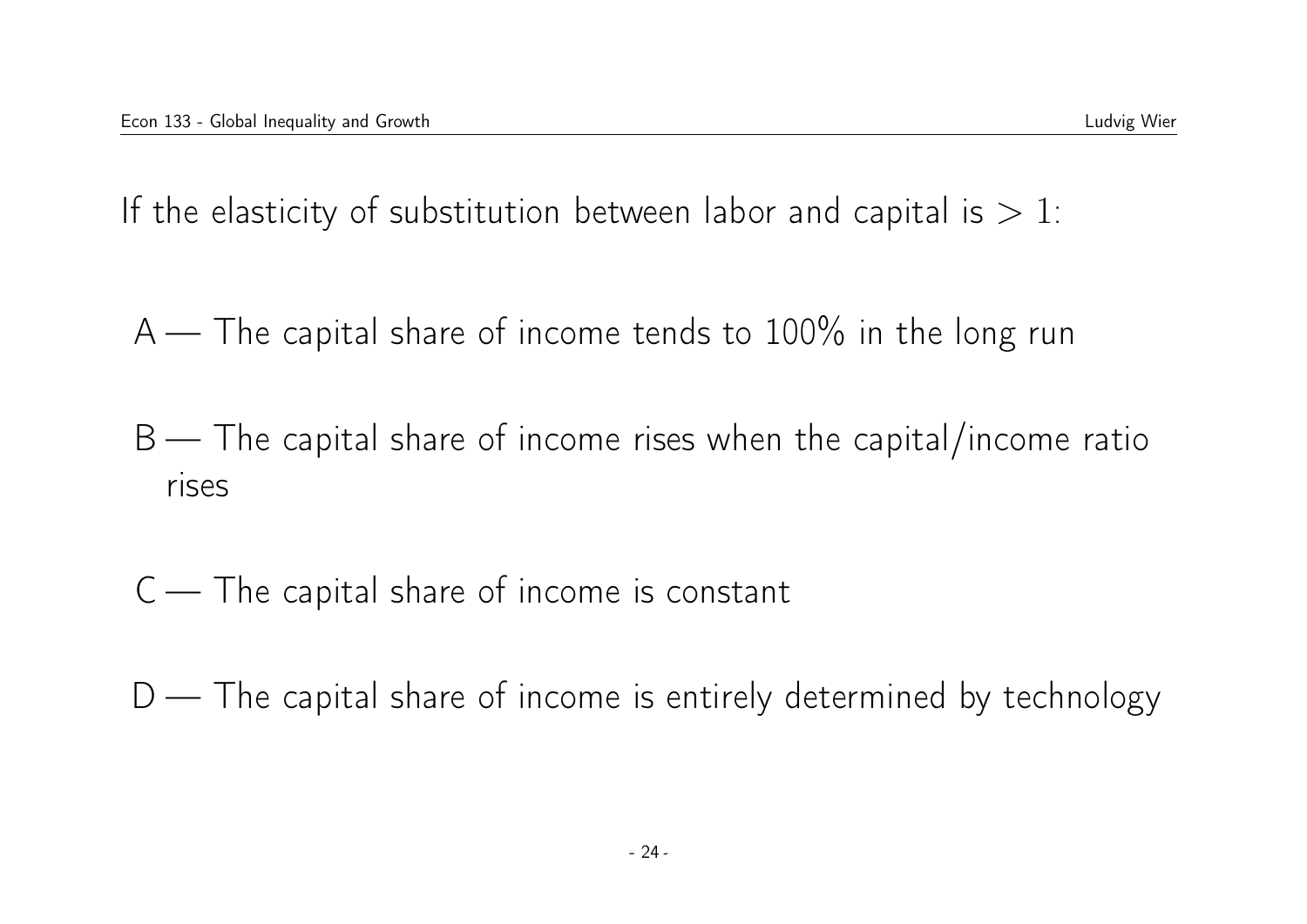# 3 Change in the market power of capital

- So far we assumed perfect competition: capital and labor are paid their marginal product
- What if capital is paid more (or used to be paid less) than its marginal product?
- Possible channels: decline of unions, globalization, rise of network industries (Facebook, Twitter), change of social norms
- Evidence of change in market power for capital: rise of Tobin's Q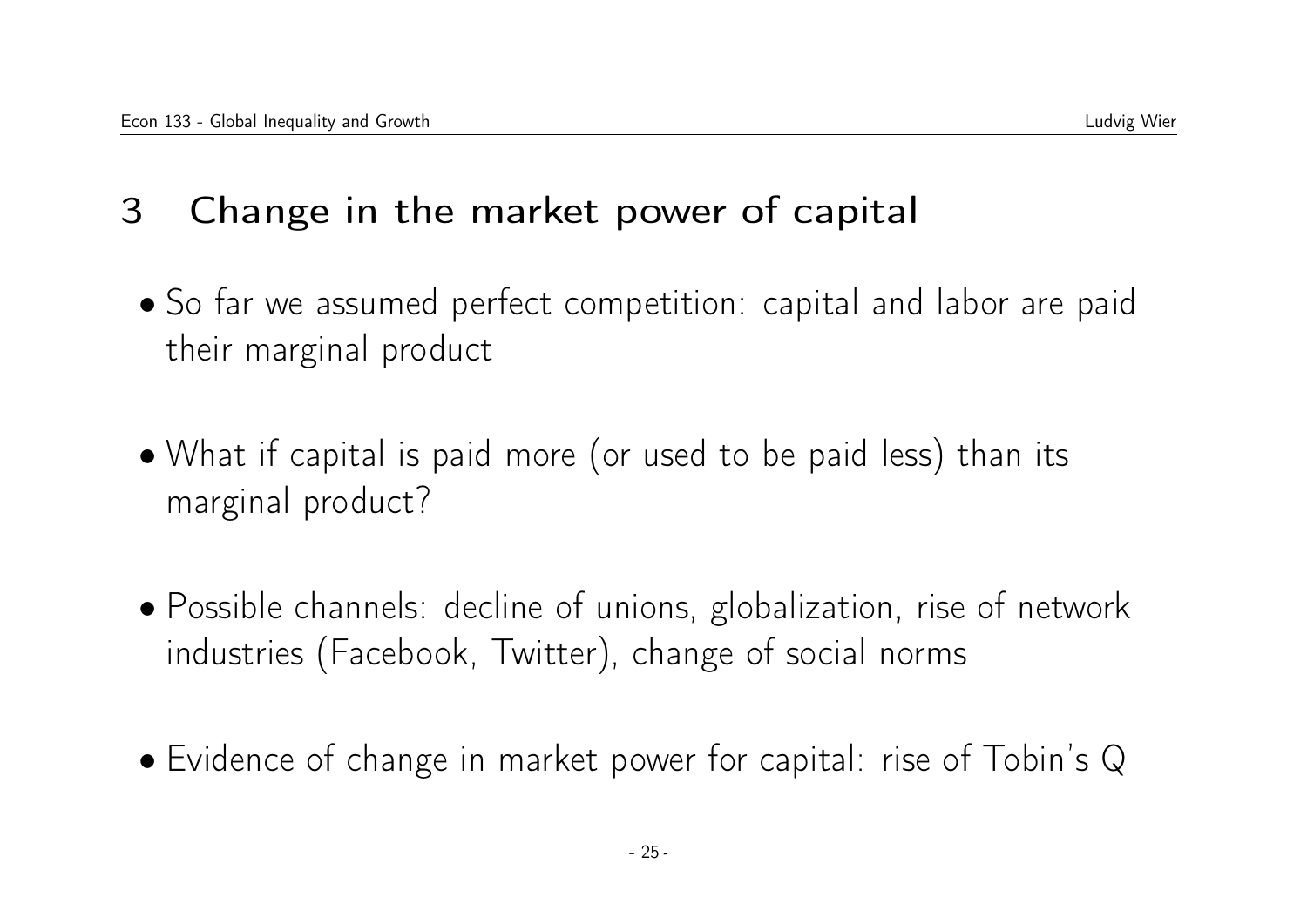

Tobin's Q (i.e. the ratio between market value and book value of corporations) has risen in rich countries since the 1970s-1980s. Sources and series: see piketty.pse.ens.fr/capital21c.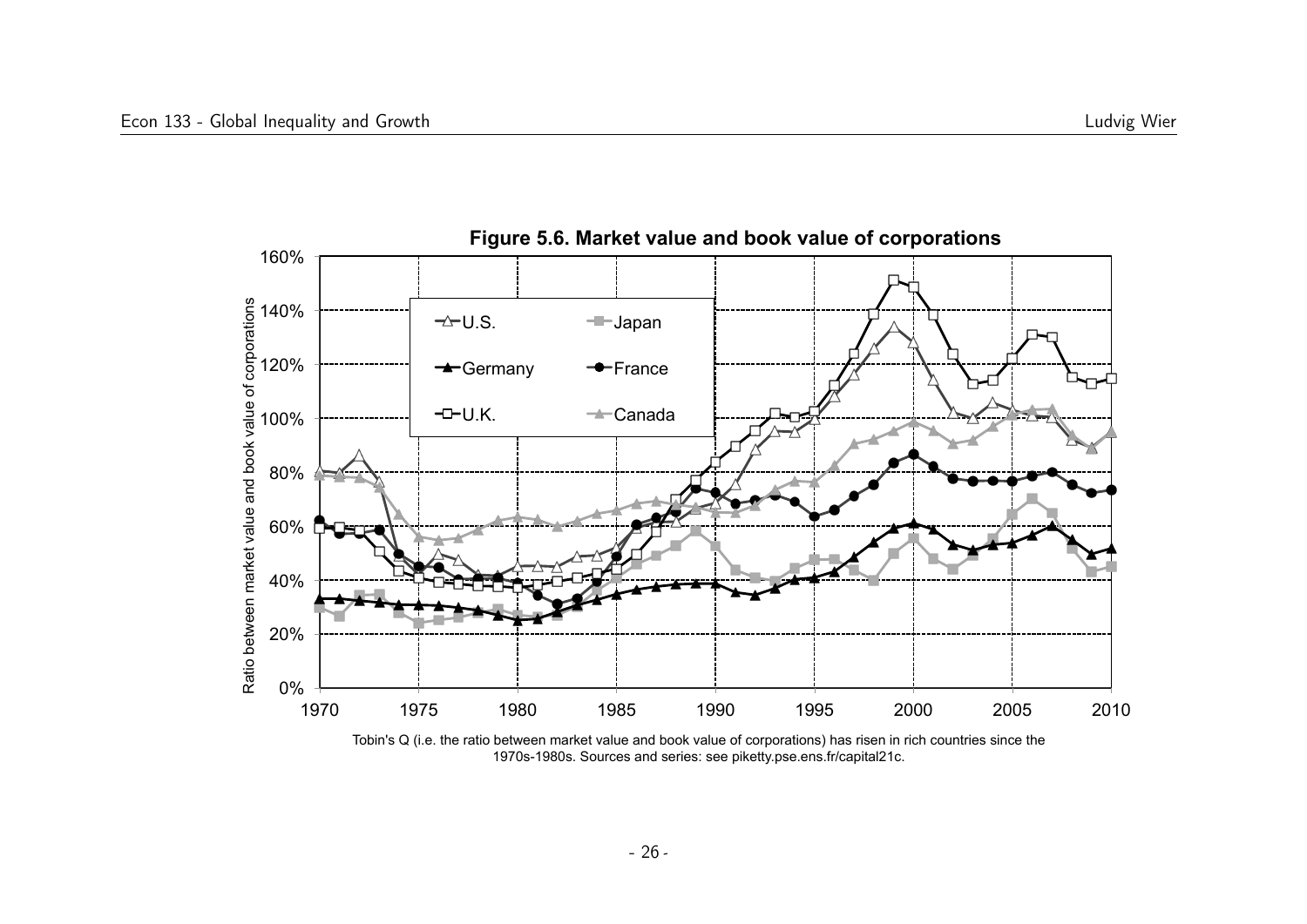# Summary

- Factor shares are not constant: the capital share  $\alpha$  is rising, the labor share  $1 - \alpha$  falling
- One explanation is that the rise of the capital share of income may be the consequence of the rise of the stock of capital (rising  $\beta$ ).
- If capital and labor are relatively substitutable  $(\sigma > 1)$ , a rise in the wealth-income ratio  $\beta$  will trigger a rise in the capital share  $\alpha$
- $\bullet \rightarrow$  why is this important?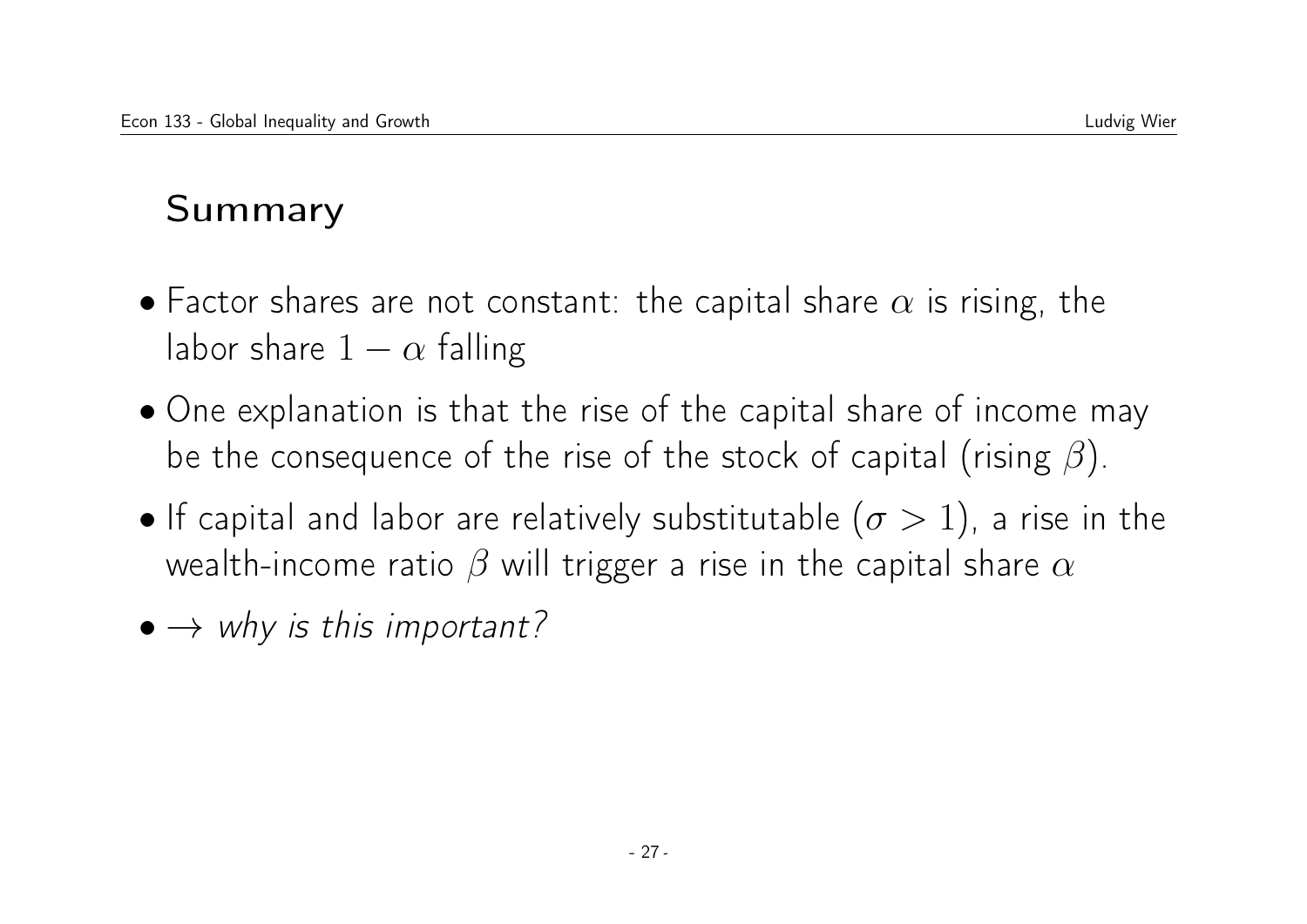# Summary

- Another explanation is that market power for capital may be rising
- Because K income is v. unequally distributed (more than L income),  $\uparrow \alpha$  can have big consequences for interpersonal ineq.